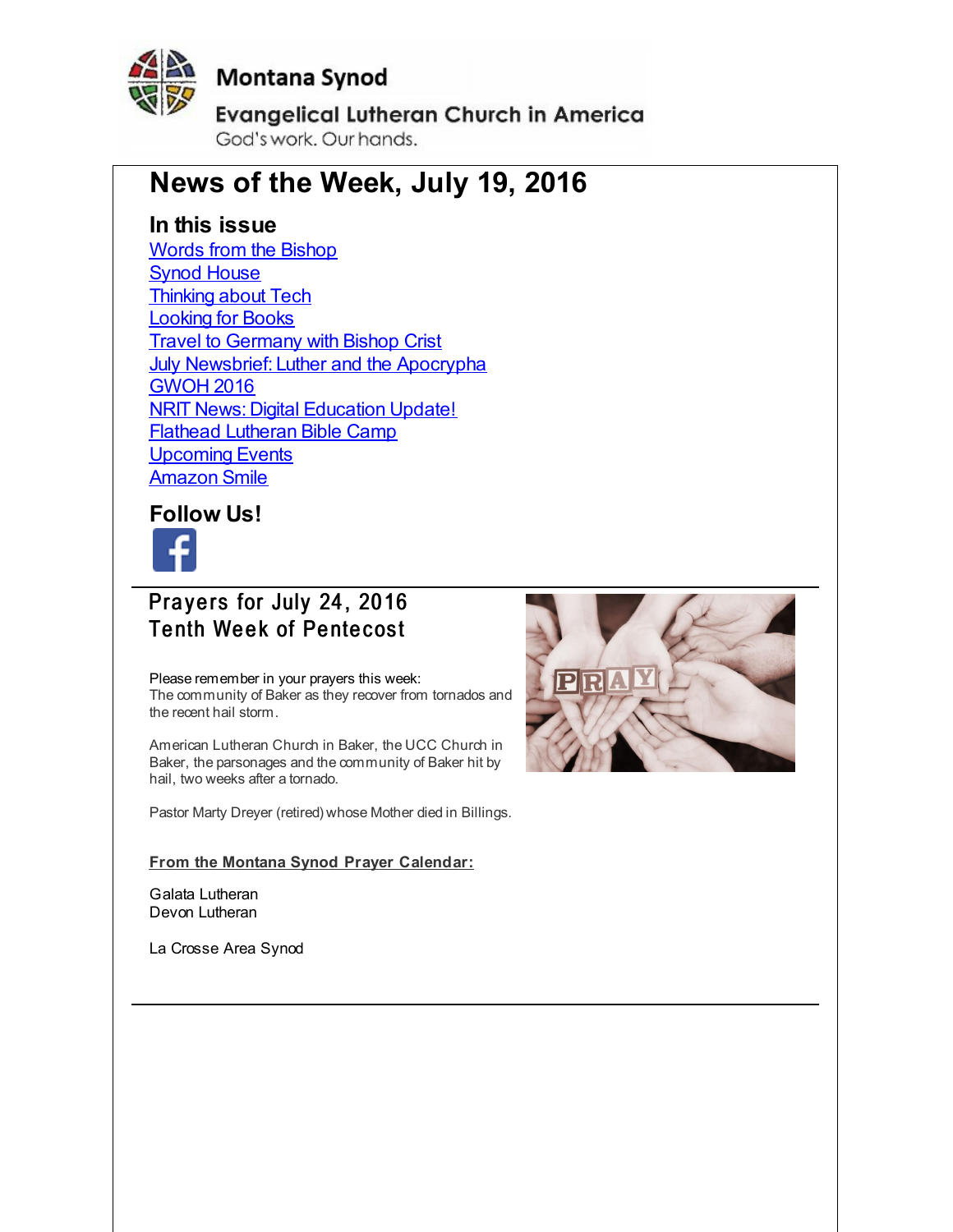# **Words From the Bishop - Deepen Faith and Witness: Social Statement on the Death Penalty**

"Social statements of our church do not intend to end such diversity by 'binding' members to a particular position. Social statements acknowledge diversity and address members in their Christian freedom."

In 1991, the ELCA Churchwide Assembly approved a social statement on The Death Penalty, amidst significant discussion. In 1972 the US Supreme Court put a moratorium on capital punishment, saying that the state laws regarding the death penalty were inconsistent and potentially discriminatory. Over the years a number of states re-instated the death



penalty with laws that were consistent with the Supreme Court's ruling. In 1991, 36 states had the death penalty. In 2016, 31 states have the death penalty in some form or other. Both Montana and Wyoming have the death penalty.

While acknowledging that other opinions exist among our people, the statement strongly opposes the death penalty. The statement lists 3 broad reasons that the church opposed the death penalty.

**1** " It is because of this church's ministry with and to people affected by violent crime that we oppose the death penalty." In this section of the statement, it is pointed out that executions focus on the convicted felon, not on the families of victims or anyone else touched by the crime. "Capital punishment focuses on retribution, sometimes reflecting a spirit of vengeance. Executions do not restore broken society and can actually work to counter restoration." The statement goes on to suggest that the death penalty by its very nature perpetuates cycles of violence.

**2** "It is because of this church's commitment to justice that we oppose the death penalty." Using language from a predecessor church body's statement, the statement calls for "an assault of the root causes of violent crime," (There is some internal inconsistency here, using violent language to oppose violence.) The statement notes that many nations across the globe have abolished capital punishment, and that we would do well to join them. The statement points out that innocent people have been executed and that the death penalty, once implemented, is irreversible. It also states that race, gender, mental capacity, age and affluence of the accused have a significant role in whether the death penalty is imposed.

**3** "It is because of this church's concern regarding the actual use of the death penalty that we oppose its imposition." The statement says: " The practice of the death penalty undermines any possible moral message we might want to 'send.' It is not fair and fails to make society better or safer. The message conveyed by an execution, reflected in the attention it receives from the public, is one of brutality and violence."

The statement ends with some commitments of the ELCA: "As a community gathered in faith, as a community dispersed in daily life, as a community of moral deliberation, and as a church body organized for mission, this church directs its attention to violent crime and the people whose lives have been touched by it." The statement goes on to elaborate each part of that sentence, suggesting action for individuals, congregations and the wider church.

Since this statement was adopted in 1991, the church adopted another social statement on Criminal Justice. You can find all of the social statements at [www.elca.org/socialstatements](http://r20.rs6.net/tn.jsp?f=001s-OnjUN9KyCPO5O5VZbw1TvMn46GeCRfu6HcJzOkRVcdM7mJMIIBUu7A01qUs_R935lF0bcWNDPEAoZ-8QE8ibIIBl-T-JfLpSyxxRffXWAQSzUCcfNQzuDKUFnVOhS7dJ4qU7nSnSFUJS0zOcEjofxu4aZOwjuG1Ld2ejjIpARSEE_c_ibBb97BAcqovtyM&c=&ch=).

In recent years both the Wyoming Association of Churches and the Montana Association of Christians have worked for abolition of the death penalty in our respective states.

If you are interested in having further conversation about this statement on the death penalty, perhaps in preparation for an adult forum, youth conversation or council study, the following colleagues have offered to make themselves available for consultation:

Pastor Peter Erickson, Pastor of Our Savior's, Columbia Falls and former MAC President [peter@oursaviorscfalls.com](mailto:peter@oursaviorscfalls.com)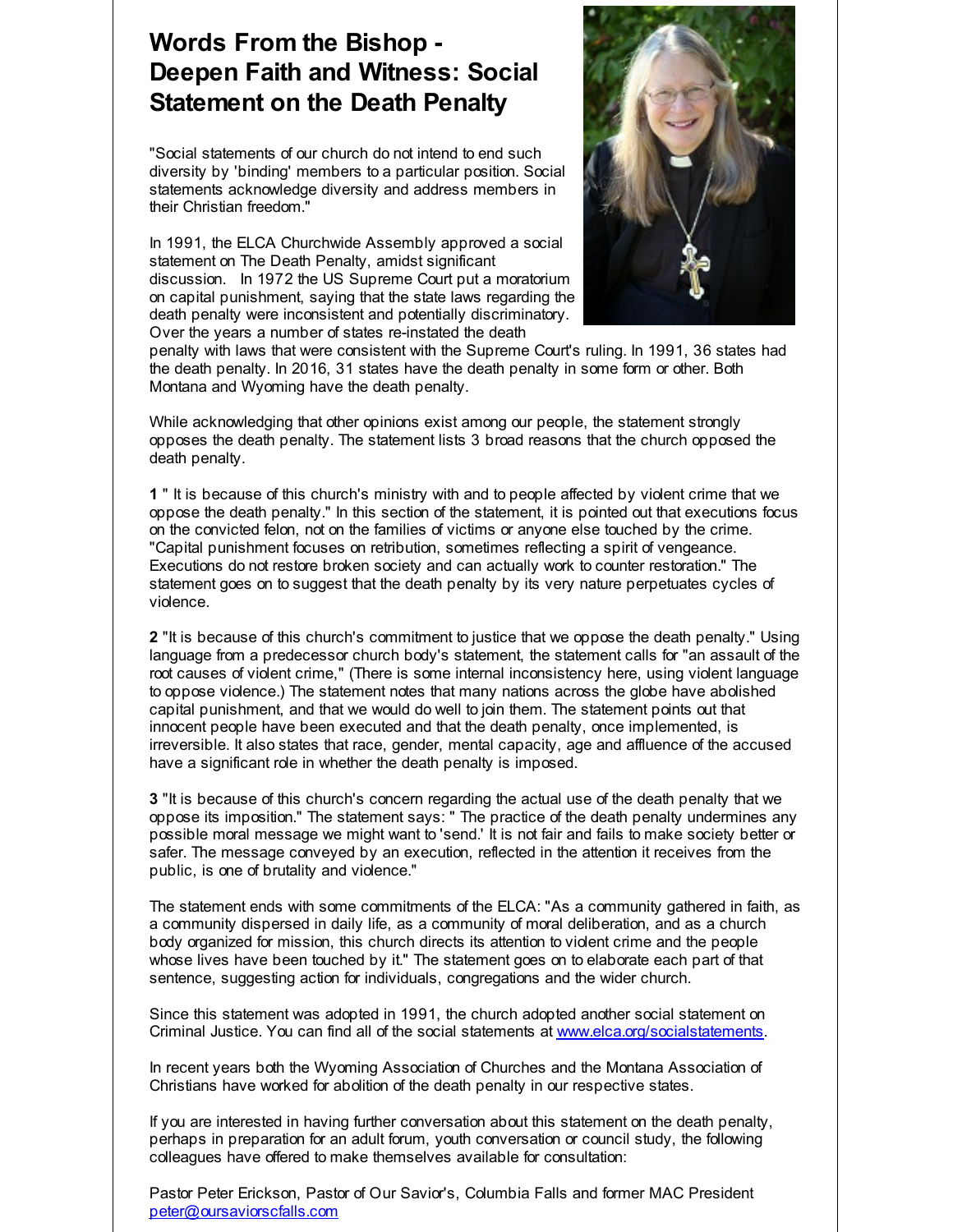Pastor Julie Long, Pastor of Our Savior's, Broadus and former Crime Lab employee [Jcblong@hotmail.com](mailto:Jcblong@hotmail.com)

Pastor Rob Nedbalek, Pastor of Freedom in Christ at the Montana State Prison [pastorrob@ficprisonministry.com](mailto:pastorrob@ficprisonministry.com)

Bishop Jessica Crist

#### New address: 3125 5th Ave. S., Great Falls, MT 59401

### Grace Gathering **August 10-13**

There is just one week left to register for the 2016 Grace Gathering! Registration closes July 17. Reserve your spot today! The Grace Gathering will be held in partnership with the 2016 ELCA Churchwide Assembly in New Orleans Aug. 10-13.

The gathering will bring people together from across the Evangelical Lutheran Church in America.

Participants will see the Churchwide Assembly in action, worship with voting



members, engage in experiential learning and attend a variety of workshops that will focus on Reformation history and theology, 500th anniversary observances and the Lutheran witness in action today. The complete list of workshops is available on ELCA.org/GraceGathering/Gathering-Details/Workshops.

Registration for the Grace Gathering is open until July 17.

Learn more and register at **[ELCA.org/GraceGathering.](http://r20.rs6.net/tn.jsp?f=001s-OnjUN9KyCPO5O5VZbw1TvMn46GeCRfu6HcJzOkRVcdM7mJMIIBUl9_NBcXkxjaUI-kgpNARrMfUWQsr2tFI18DTxgUAaJ5smOmUAeAnMhaGEP9XN67jIxWtfD4VEQYN4231S5tlTRMI3vvk1EDEb7rl2t8L_Oy2wsPvi6gZvB-9U-agRpo9A==&c=&ch=)** We hope to see you there!

The Grace Gathering team Evangelical Lutheran Church in America

## Help and Prayer Need Continues

In early June a tornado hit the town of Baker, Montana, damaging and destroying homes and causing bodily injury. As the community was putting their lives back together, another storm hit again last week bringing severe winds and damaging hail. American Lutheran Church was damaged and will need windows and a new roof. Many more homes and vehicles were damaged in the second storm.

Right now the community of Baker needs your prayers for strength during recovery; prayers to help mend lives and emotions damaged in these storms. Please keep them in your prayers and if you have a minute, let Pastor Reba or Pastor Bruce know you are thinking of their community. They can be reached at [trinity1@midrivers.com](http://r20.rs6.net/tn.jsp?f=001s-OnjUN9KyCPO5O5VZbw1TvMn46GeCRfu6HcJzOkRVcdM7mJMIIBUusOUyxyA8NuF6p-IxHEiLH06xBRmbCf_5wenNdsK1qBbSmDMRbno22ft4OMkk9VZwwuGKIBD4CcCUxLkMsgro61fkrHv_tqkfya2_GXK8MytHBe0kX5HXk=&c=&ch=) or at PO Box 786, Baker, MT 59313-0786.

Anyone wishing to send donations to the victims of this disaster may send a check to the Tornado Relief Fund, Montana Synod, 3125 5th Avenue South, Great Falls, MT 59405. 100% of your donations will reach the victims. Any funds received in excess of the needs of the Baker disaster will remain in the fund to assist with victims of future disasters.

#### Organ Donation

This is a Yamaha D-80 Electronic Organ. It has a 3 manuals with rhythms and single fingered chording if desired. I played it primarily as a standard organ when taking lessons. It is one owner and in a walnut cabinet, mint condition. It has one octave of pedals and has the tonal quality and capacities of a console organ, but in a spinet size. Several years ago it appraised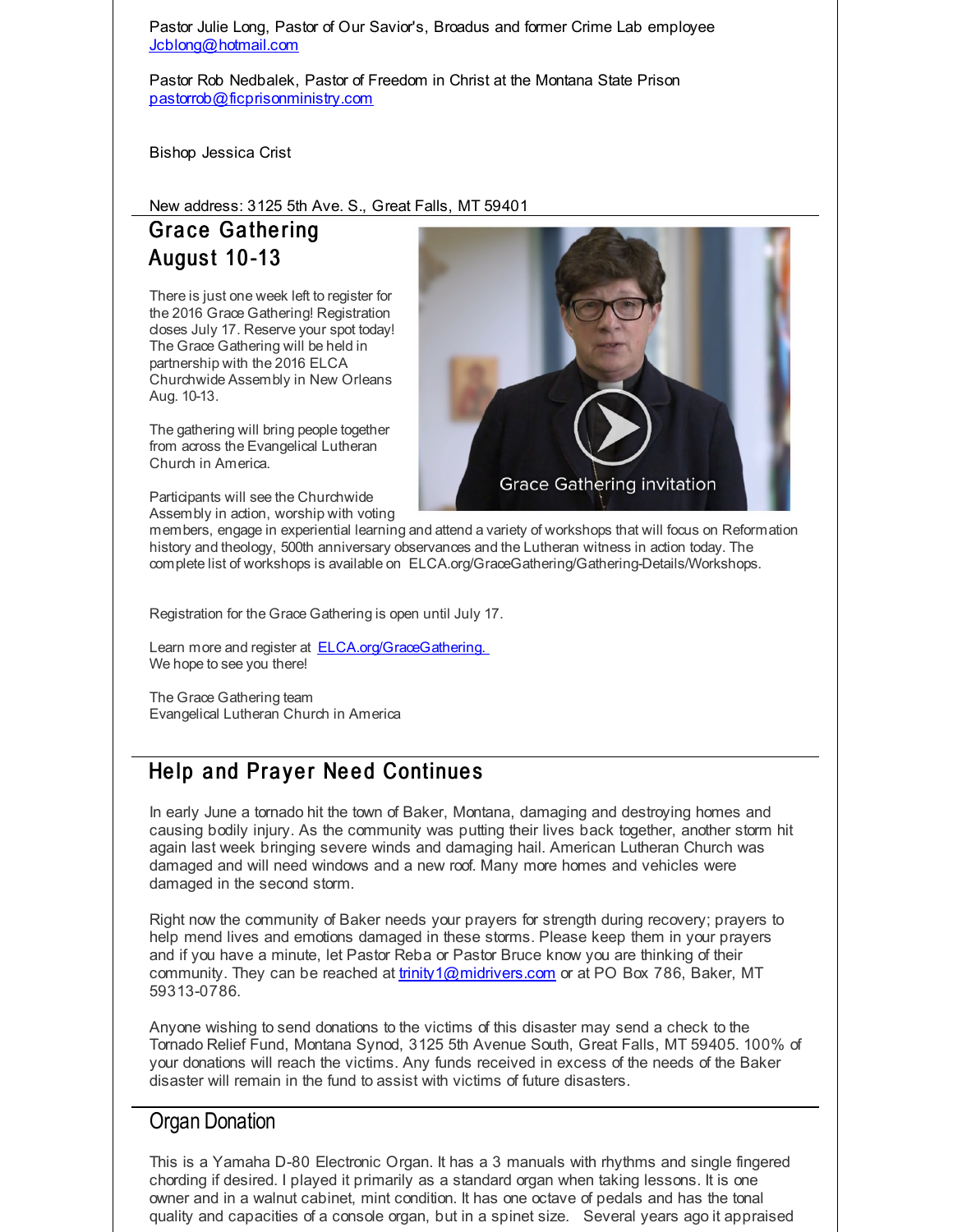at \$1930, purchased in 1978 for \$3500. Eight years ago I had it serviced by Andy Seitz to make sure everything stayed in perfect working condition and continued to play it until my move to Mission Ridge two months ago.

**I would like to donate it** to a Montana Lutheran congregation that might be in need and who could, preferably, come to my home in Billings to safely load and transport it. It weighs 264# not including the bench (which has storage).

#### **If you are interested please contact:**

Sharon Harris 3840 Rimrock Road Apt. 1111 Billings MT 59102-0124

Landline: 406-325-8088

# **Boundaries Training**

The Eastern Washington Idaho Synod is offering a Boundaries Workshop on August 18, from 9- 3 at Central Lutheran Church, Spokane. Pastors Mark Nelson and Janine Goodrich, both experienced trainers through Faith/Trust Institute, will lead the session.

If you have not yet had boundaries training, or need a refresher, this is an opportunity.

To register, contact Cathy Steiner office@ewaidsynod.org.

## **Mission Support**

We want to thank the congregations who have given us an intent for mission support and who are keeping up. And we want to remind other congregations who are not keeping up with mission support that we plan our budget based on congregational statements of intent. If congregations do not follow through, all our ministries suffer.

We encourage "first fruits" giving. Even if your congregation is only receiving a percentage of what you anticipate, please remember your commitment to the wider church. If you receive less than you budgeted, you can still send on a portion.

Thank you,

The Montana Synod Officers

#### New LPA Class - Fall 2016

#### **2016-2018 Lay Pastoral Associate Class Nominations**

Now is the time to consider lifting up individuals with the gifts and skills for the Montana Synod Lay Pastoral Associate program (LPA). The next class will begin in October 2016, but now is the time to be educating those in the congregation about the LPA program, and seeking their commitment.

The congregational meeting is a good opportunity to nominate and support those in your

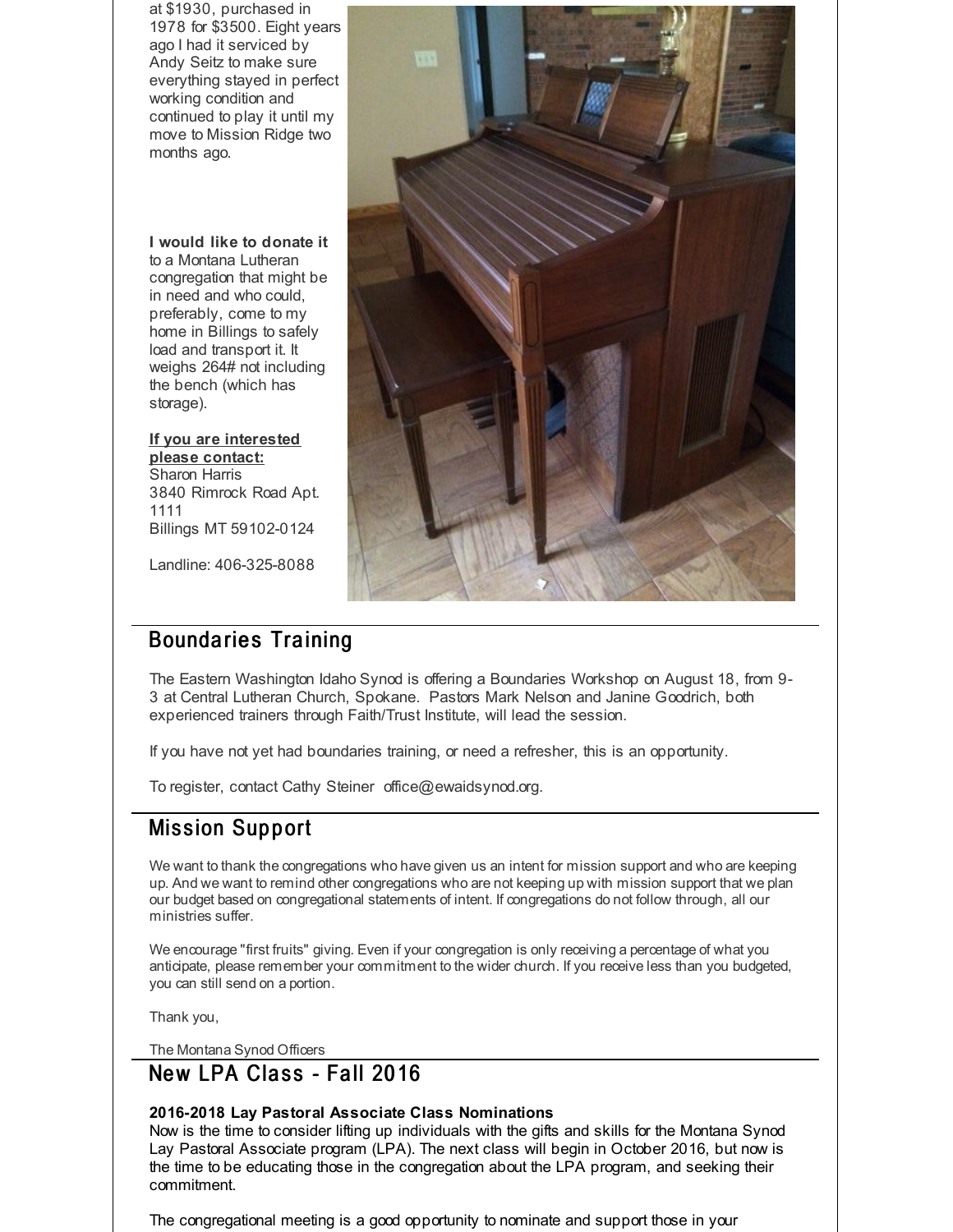congregation who have the desire and skills to serve as an LPA in the Montana Synod. At this annual meeting the congregation can pray for and, with the guidance of the pastor, recommend individuals to the Bishop for approval.

For more information, go to the [Montana](http://r20.rs6.net/tn.jsp?f=001s-OnjUN9KyCPO5O5VZbw1TvMn46GeCRfu6HcJzOkRVcdM7mJMIIBUqBnXCFOkRV2fZve0c7HFtqfxofUXQHlfTtSAyrX21Vsv80RlXFDq-4riBpuH9znoQUgA-Bd8gSQztCHpk8dFf5YGlILd-VPSQRE8Z7CtI0r5S2_14z07Z766JZ5UUJylA==&c=&ch=) Synod website or call Pr. Jason Asselstine, Associate to the Bishop.

# **Interested in becoming an LPA?**

1. Talk to your church pastor. Talk about what it means to fill in for him or her and the traits it takes to provide pastoral leadership (albeit, temporary).

2. If your church does not have a pastor, feel free to contact our office. We'll put you in touch with someone who can shed some light on the role of an LPA.

#### **3. Have your church pastor contact Bishop Crist or Rev. Jason Asselstine, Assoc. to the Bishop via email or phone call. This contact and conversation will be your pastor's recommendation for your participation in the MT Synod LPA program.**

After approval from the Bishop (to enter the program), please ensure you have the following items to our Synod office at least 3 weeks prior to the class start date (our staff admin person will send you the paperwork to begin the process):

- 1. Completed biographical, information sheet.
- 2. Initiation of a required [background](http://r20.rs6.net/tn.jsp?f=001s-OnjUN9KyCPO5O5VZbw1TvMn46GeCRfu6HcJzOkRVcdM7mJMIIBUpkZOBqRRyyu5qSULp31-GOQp9IuTfaceixLngiKiVGS2MJprw3dtJkYzhunK86Sf23hefAGLBrlREFYfNbczO7WMxYwE-f-ynVhNaeKSLxqit8goN7Lsz3CGn5nv6mlZfpf4fUvuOXiA2ICYJvhsEd6JPGU1d19mg==&c=&ch=) check

3. First year's payment of \$200 via check made out to "MT Synod" with "LPA training program" in the check's memo section. This can also be brought with you to the 1st group retreat.

Still have questions? Call our Synod office at 406-453-1461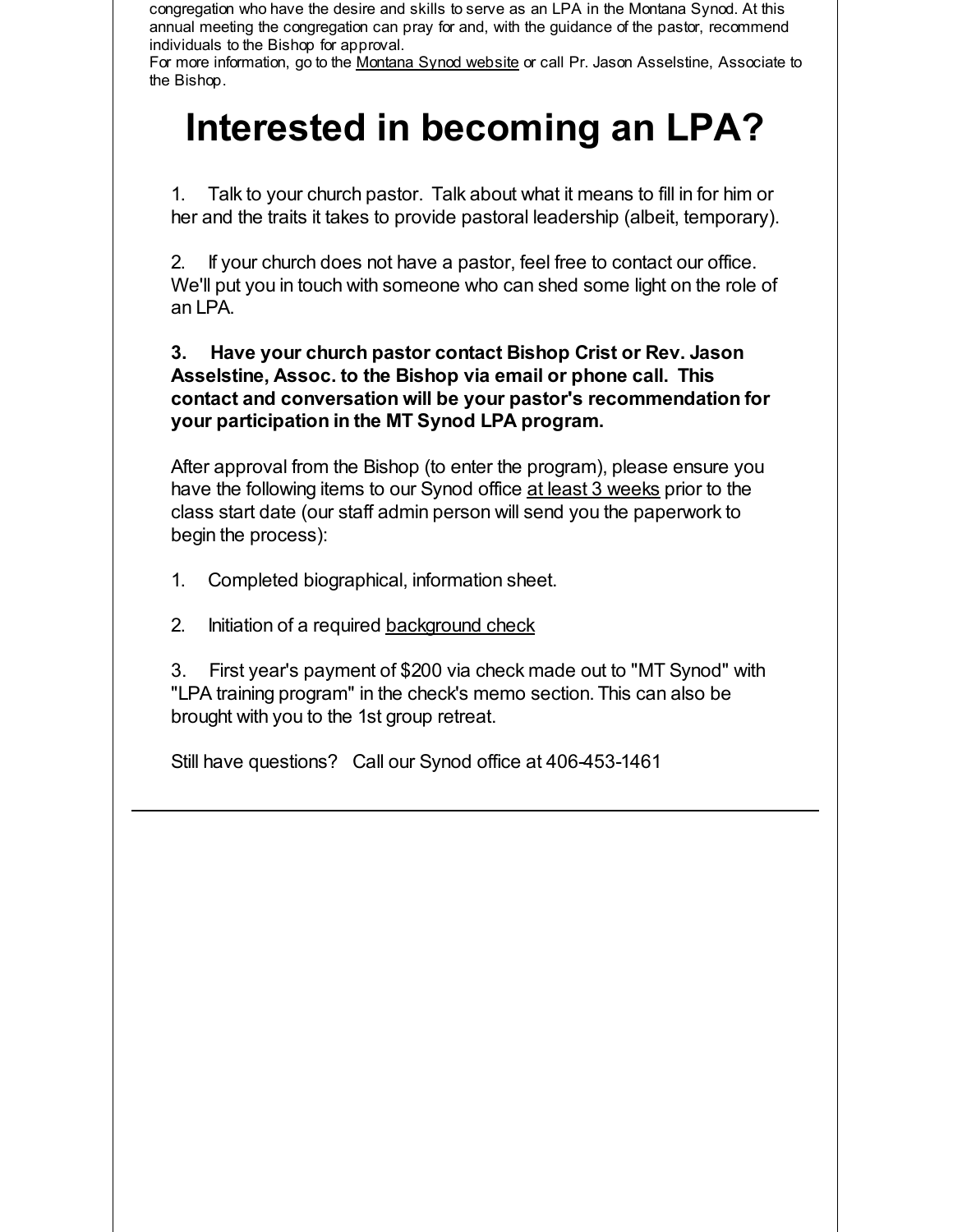

#### The new address for the Synod Office is: **3125 5th Ave S Great Falls, MT 59405**

# evious news and

#### **Montana YAGMs**

Three Montana Synod Connected people have been chosen as ELCA Young Adults in Global Mission for the upcoming year, beginning in August.

Erik Bay of Hope Lutheran in Bozeman will serve in the United Kingdom. [e\\_bay08@hotmail.com.](mailto:e_bay08@hotmail.com)

Sarah Vatne, from Flathead Lutheran Bible Camp will serve in Southern Africa. [sarahvatne@gmail.com.](mailto:sarahvatne@gmail.com)

Savanah Phelan, from Flathead Lutheran Bible Camp will serve in Cambodia. [phelanss@plu.edu.](mailto:phelanss@plu.edu)

Please keep these volunteers in your prayers, along with the 84 others serving across the globe. You can keep in touch through email, and sign on to their blogs. You can also help support them. Each volunteer is responsible for raising \$4000. for her or his year.

The Young Adults in Global Mission Program is a gem in the ELCA. Many young adults from the Montana Synod have served over the years. YAGMs deepen their faith and understanding of the world. Some become pastors-and we have several pastors and seminarians in our Synod who are YAGM alums. YAGM alums also serve the world in a variety of other ways. As Lutherans, we are committed to celebrating the gifts of the baptized, wherever they may lead.

Congratulations, YAGMs. And the rest of us, pray for and support these folks. And be thinking about recommending the program to young adults you know.

# Thinking about Tech

Now that our office is moved, the phones work, and all our computers talk to each other again (whew) I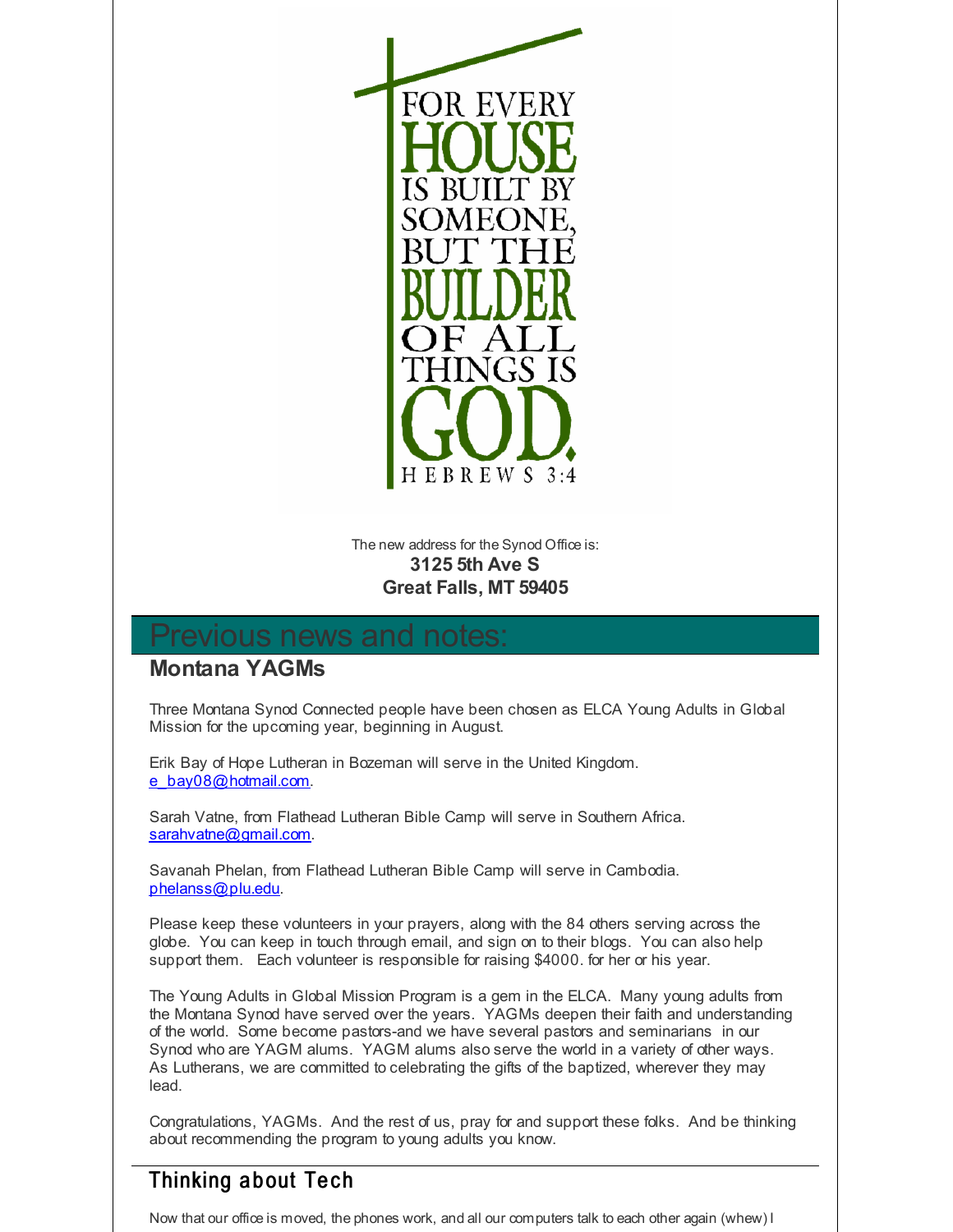wanted to give a quick reminder to all congregations in the Montana Synod. I am available to travel to your congregation and consult with anyone interested in future tech needs, or current problems.

Lets schedule a trip if you need help with:

- Web design
- Software questions/training
- Computer trouble
- Social media strategies
- Office networking
- A/V worship needs

Give me a call at the Synod office: 453-1461 Email: [cmccarty@montanasynod.org](mailto:cmccarty@montanasynod.org)

#### A request from Pr.Chris Holler-Dinsmore

The Tribal Correctional Facility could use books for their library. We could use novels and mysteries by authors such as Grisham and Erdrich, collections of essays and reflections by people such as Kathleen Norris, Annie Lamont, and adult coloring books and colored pencils as well as puzzle books. Books by Native American authors would be greatly appreciated or about Tribes. Books can be sent to:

Spirit of Life 400 Garfield Street, Wolf Point 59201

#### Youth and Family Director Needed

#### **Bethlehem Lutheran Church (ELCA), Kalispell, MT**

We are seeking a candidate to work together with staff, parents and volunteers to encourage, equip, mentor and guide youth in their faith journey as our Youth and Family Director. This is a newly expanded full-time position that will have responsibilities for K-12 youth and their families. The compensation is \$25,000-\$30,000 dependent on experience and includes benefits and subsidized housing.

Bethlehem Lutheran Church is located in NW Montana's scenic Flathead Valley, and only 30 minutes from the entrance to Glacier National Park. We are one of the founding congregations of the Flathead Lutheran Bible Camp (20 miles south of Kalispell) and host FLBC's office staff on our campus.

A complete position description can be found at [http://www.bethluth.org](http://r20.rs6.net/tn.jsp?f=001s-OnjUN9KyCPO5O5VZbw1TvMn46GeCRfu6HcJzOkRVcdM7mJMIIBUu7A01qUs_R9RtijAiP12i-O15NtMzytrJjnTdBheQdSd1Nfz92_14YNRiRwpUxwjyGdnnGRhgA1xPm-u4SmzS618TKVGdRXK8Jvkz7IlrZu7SRbZrwfYo4=&c=&ch=). To apply, send a cover letter and resume to *[office@bethluth.org](mailto:office@bethluth.org)* . Screening will begin July 15th and applications will be accepted until August 31st.

#### Travel to Germany with Bishop Crist Time to Register!

A Billings travel agent is organizing a Montana Synod trip to Reformation sites in Germany in May, 2017. Information was sent to every congregation, and it has been advertised in our news of the week. Although the trip is more than 9 months away, the agency needs some indication about the interest in the trip, which will be accompanied by Bishop Jessica Crist.

Please read the information below and contact Brian Mathis with questions and indications of interest.

[Click](http://r20.rs6.net/tn.jsp?f=001s-OnjUN9KyCPO5O5VZbw1TvMn46GeCRfu6HcJzOkRVcdM7mJMIIBUoefrr48r46gGTeJ7VYQsai-ayKJoxQ3KcVGXztpOj129fHLHUynsg2zmdZp4yl-Dl4scMb1zJ97592CFz7xXxcWbhKfrYK3Q5JOLQVbS6mbcEupwynHOOWFv138-mHYJ8vJZsKRVcMjOgSEFG-W-0N10YFKWTUqpqQ4nWh5pPOEf0xl3s-IDhmFy_jrCdl5cL8QIHnSxcsm_5NSEtjJ7ZuzAz_6_oiUeNrrlhc3JZZB&c=&ch=) Here for information about a Montana Synod trip to Germany to visit Reformation sites in May of 2017. Join Bishop Crist and others from around the Synod on this trip to Wittenberg.

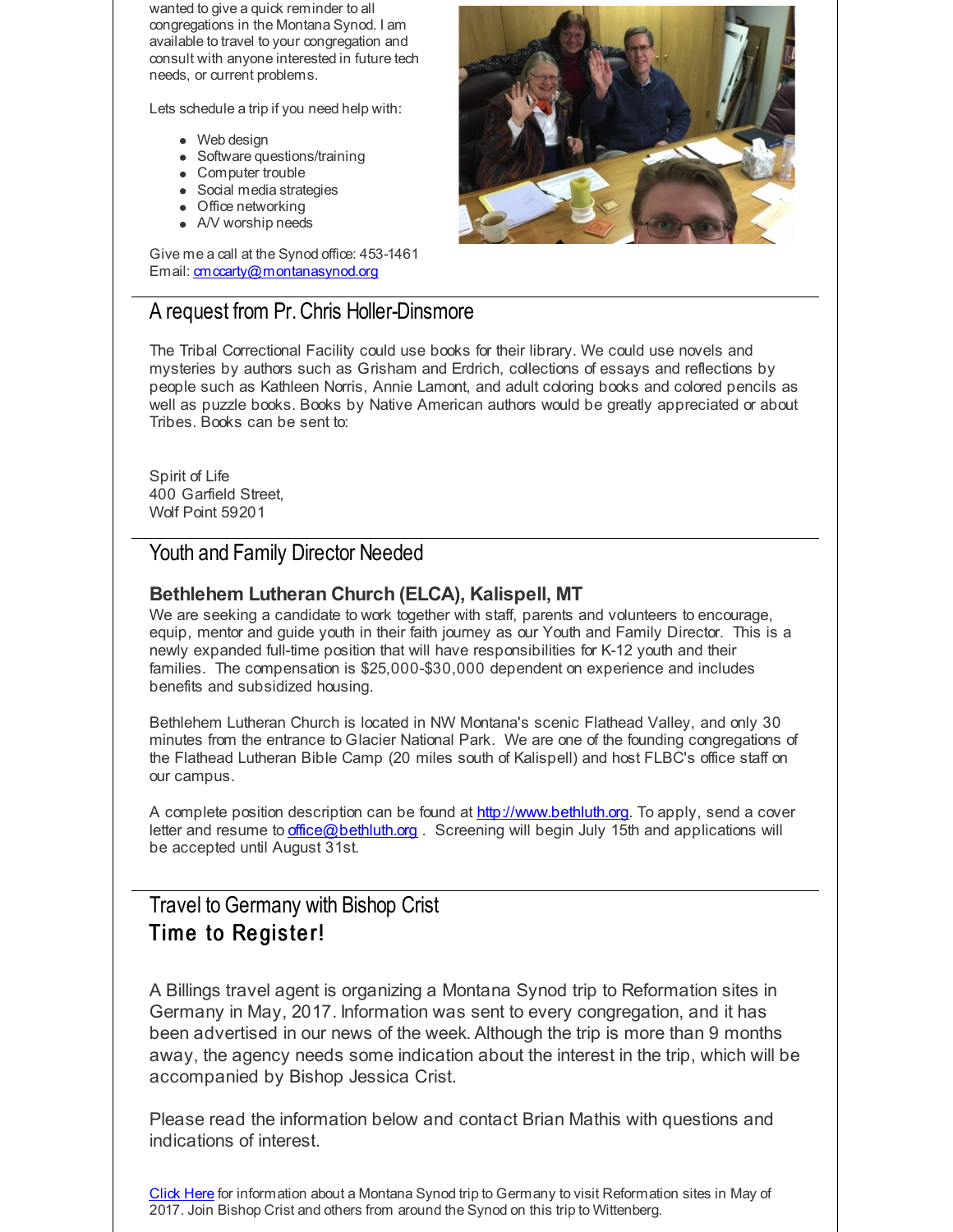

**Montana Synod** 

**Evangelical Lutheran Church in America** God's work. Our hands.

# The 500th Anniversary of

Martin Luther's 95 Theses (1517-2017)

# May 9-18, 2017

# **Travel to Germany With Bishop Crist**

The Montana Synod is offering a chance to tour Germany to celebrate the 500th Anniversary of Martin Luther's Nailing of the 95 Theses to the doors of the All Saints Church in Wittenberg.

# The Luther 5

# **July Newsbrief: Luther and the Apocrypha**

Quick - do any of these biblical texts ring a bell for you: Baruch 3:9; Wisdom of Solomon 5:15; Sirach 24:1-3; Hezekiah 6:8?

The last one listed is fictitious - an old joke among pastors and Bible teachers. But the first three "biblical" books listed all have texts that might get read on a Sunday morning in congregations using the Revised Common Lectionary's alternate First Readings. They're among those "biblical" books you may have seen in Bibles used by Roman Catholics, but probably not included in the Bibles you have ordinarily used.

Tom Lee - pastor, biblical scholar, teacher, ecclesial servant (among other roles) - offers a brief introduction to those books called "the Apocrypha" in this month's Reformation 500 Newsbrief, with particular attention to their use by the church throughout the centuries, and to Martin Luther's regard for them. (Tom's comments also will provide background for why the quotation marks are placed around the word "biblical" in the previous paragraph.)

Well worth reading: both the Apocrypha, and Pastor Lee's Newsbrief. Check out the latter by clicking here.

-Bob Quam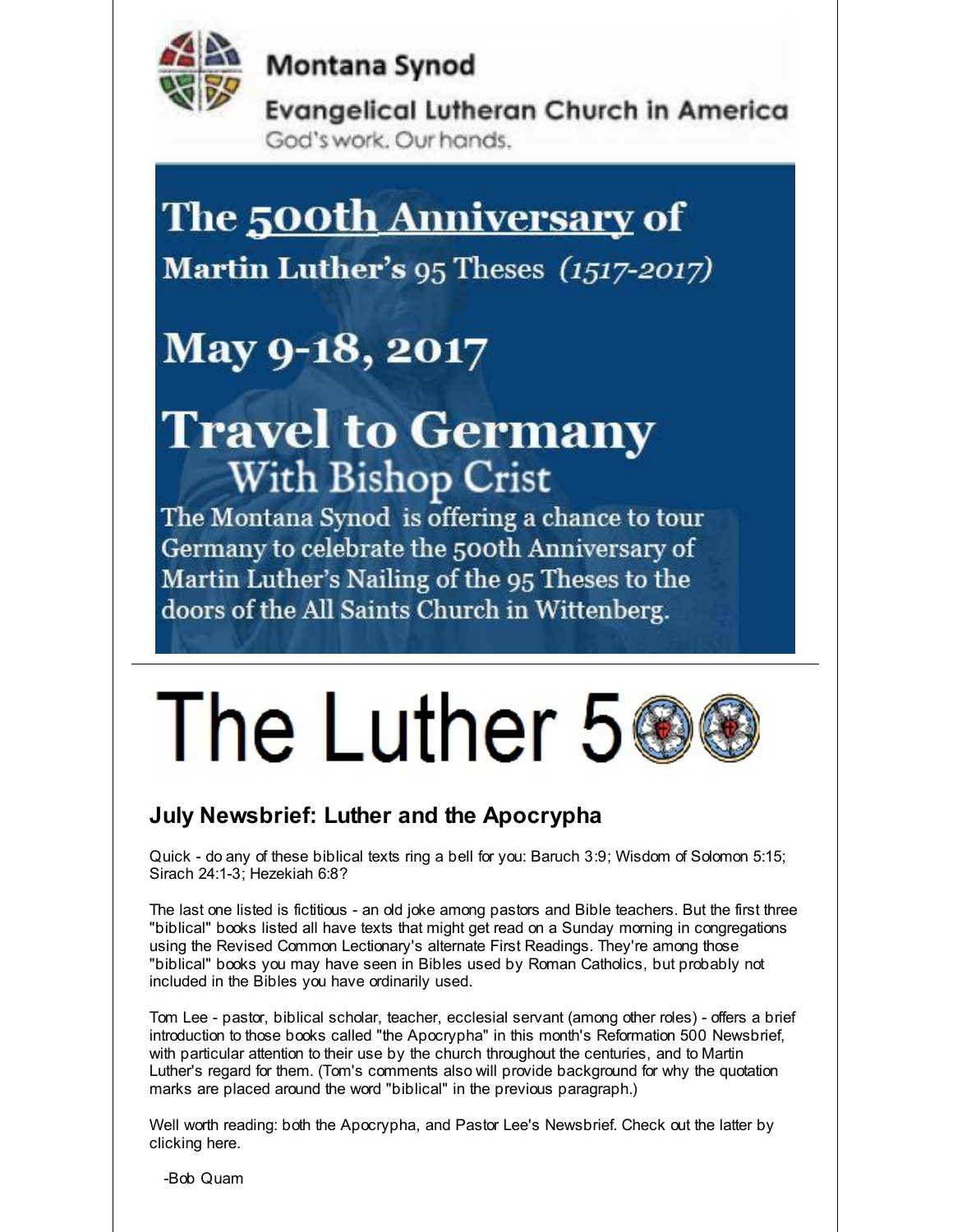#### **[Download](http://r20.rs6.net/tn.jsp?f=001s-OnjUN9KyCPO5O5VZbw1TvMn46GeCRfu6HcJzOkRVcdM7mJMIIBUsfeOVbGRnrmRxYsxfSSsIL9kopM_001VhwXTe6qVGGR8pM6o56XFan7Lb13zXsK420t_M9LG_CIb34AzIF_bpFKOGKMJlrToiaAjrKhr90LdNT1CuLMMiHadU35lB7aeHFkxkW3Lofu6LQB77Qrmss=&c=&ch=) it here**

#### Parish Papers for July and August are up on the [Website!](http://r20.rs6.net/tn.jsp?f=001s-OnjUN9KyCPO5O5VZbw1TvMn46GeCRfu6HcJzOkRVcdM7mJMIIBUhhqRc-tbvXR_HIkDvt12KWygIhwe-0o8YQX_k1a0hY-9tzXGOd34-MwF8Jo1G7SYuk5NEkicU8U7Uk_MLwV2vpz9MQ8L09pvWqvsSfgHV4OMQUkKr5eGap1PwZ4StARAsP9Bea54P8NCEwiz2a0yhrX4kM3InmaRw==&c=&ch=)

#### God's Work, Our Hands

On Sunday, Sept. 11, 2016, congregations of the Evangelical Lutheran Church in America will again join together for "God's work. Our hands." Sunday. Whether we clean parks and roadways, visit the elderly and homebound or bake cookies and write thank you notes for first responders, this dedicated day of service celebrates the work you do every day and gives us the opportunity to share God's love with all people.

The 2016 "God's work. Our hands." Sunday will also mark the 15-year anniversary of the Sept. 11, 2001, terrorist attacks on the United States.

The Rev. Stephen P. Bouman, executive director for ELCA Domestic Mission and former bishop of the ELCA Metropolitan New York Synod at the time of Sept. 11, shares the story of an ELCA pastor who served as a fire department chaplain.

"When the first plane hit the first tower he rushed across the Brooklyn Bridge to the site where firefighters were mustering," said Bouman. "He was asked to anoint the heads of firefighters with oil with the sign of the cross, for those who wanted this baptismal remembrance. They then rushed into the building. Survivors making their way down the smoky stairways remembered those brave rescuers, heads glistening with oily crosses, rushing to rescue, baptized for this moment."

Reflecting on this, ELCA Presiding Bishop Elizabeth A. Eaton said, "In baptism we have been marked with the cross. We are the ones who go into the broken places of the world. We are the ones who, by showing up on 'God's work. Our hands.' Sunday, shine the light of the cross in our communities."

Now is a good time to begin exploring opportunities for your congregation to participate in "God's work. Our hands." Sunday.

As you begin making plans for the day of service, we ask that you register your congregation. This will help us share and tell stories about the good work that we do together. Click here to register.

Visit ELCA.org/dayofservice where you will find helpful resources for your planning for 2016. This includes an updated study guide designed for congregations to discuss what it means to serve with a joyful heart. You'll also find the 2016 version of the toolkit, bulletin inserts, posters and more. A new worship resource will be available later this spring.

Old Lutheran will once again have T-shirts available for purchase. The bright-yellow shirts provide a wonderful visual impact across the ELCA. The deadline for ordering your congregation's personalized T-shirt with Old Lutheran is Aug. 19.

If it's not possible for your congregation to participate on Sept. 11, please consider another day for your service activities.

Following the 2015 dedicated day of service, the Rev. Jason Adams, pastor of Reformation Lutheran Church in Las Vegas, described what the day meant for his congregation. "Of course, in our vocations we are serving neighbors every day, but when we are serving together, we are growing together as the people of God."

"God's work. Our hands." Sunday celebrates who we are as the ELCA - one church, freed in Christ to love and serve our neighbor. We look forward to doing this work together again this year.

#### Pilgrimage to Germany, Palestine, and Israel

Pastor Paul Rowold of Polson will be leading a Pilgrimage to Germany, Palestine, and Israel from October 4-18. He has led numerous groups in the past, and emphasizes renewal of body and spirit, with significant contact with the Christian peoples in each country. Included in this trip are guided visits to the major Reformation sites (including Erfurt, Mansfield, Eisleben, Wittenberg, and Eisenach, with the Wartburg Castle) and the significant sites in the Holy Land. Visits to the homes of Christian families and worship in Bethlehem and Eisenach will highlight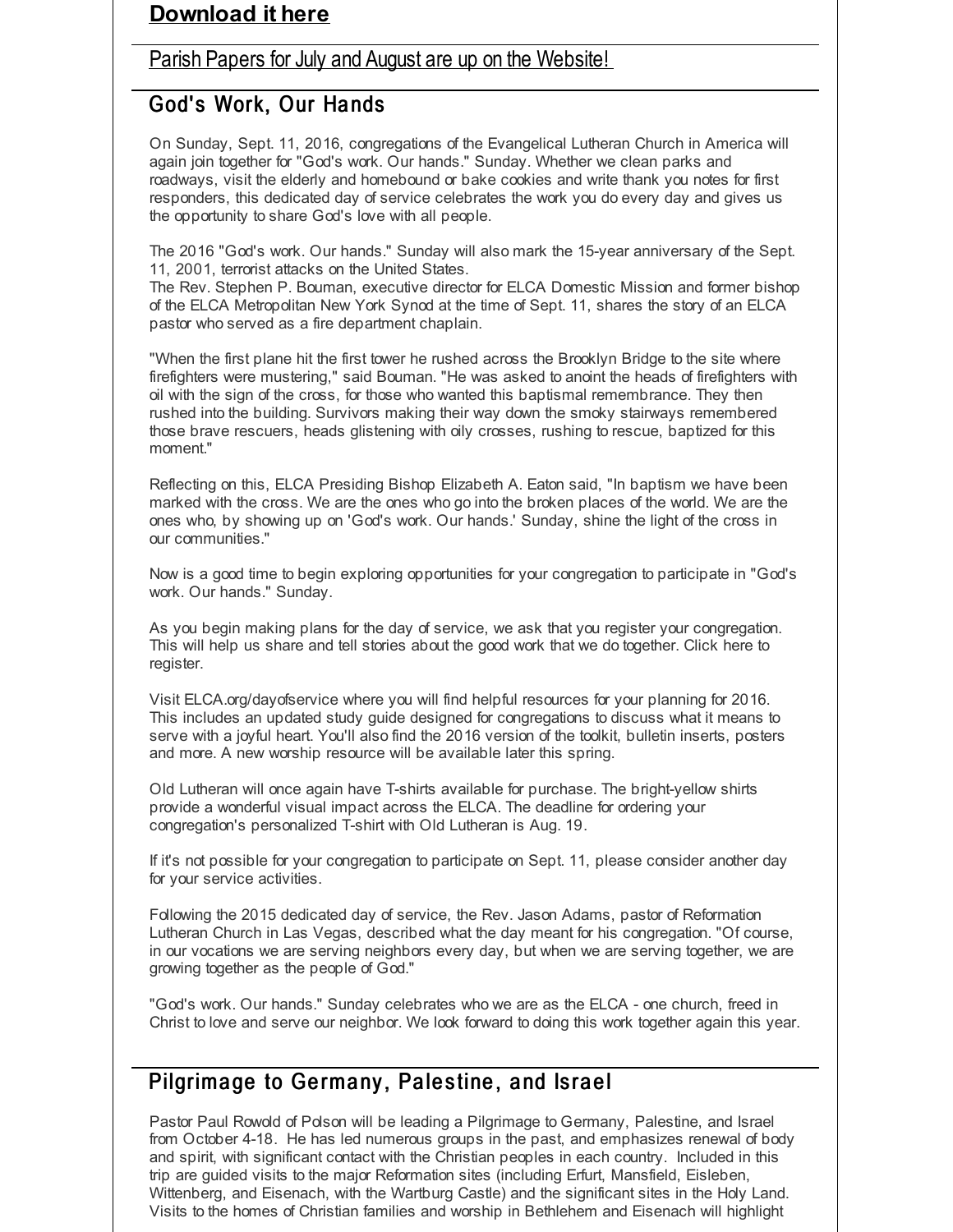this Pilgrimage.

The 15 day experience departs from New York JFK and includes breakfasts and dinners at 4 star hotels each day. Cost is \$3225 per person (based on double occupancy). For detailed itinerary, contact Pastor Rowold at 406 883 5864 or paul.rowold@gmail.com



**NRIT News:**

*The following events require pre-registration:*

Our first digital offerings are now available on our website. When you purchase the classes, you will have access to them throughout 2016 so can offer the class as a multi-session adult study or watch on your personal computer at your convenience.

#### **DIGITAL EDUCATION**

#### **Learning Our Place: Wilderness and Wonder from a Biblical Perspective**

With Dr. Kathryn Schifferdecker, professor of Old Testament at Luther SeminaryThis course explores the book of Job and several biblical texts for insights about God, creation and humanity. What kind of world is this? What is our place in this world? How does the Bible speak of wilderness and wild creatures? What about "acts of God?"Cost of 12 months of access to the class is \$40

#### **Syria in the Bible and in the Early Church: A Heritage at Risk**

With Dr. Thomas Lee who served for many years as Lutheran campus pastor at the University of Montana, Missoula, where he also-as a faculty affiliate-taught biblical Hebrew and Aramaic in UM's Religious Studies Department. During the 1980s and into the 1990s he served on the staff of two archaeological projects in the Kingdom of Jordan and one in the Republic of Syria. In recent months we've become aware as well of the tragic loss of Syria's rich cultural heritage at the hands of ISIS and by those who profit from the looting and sale of antiquities. This loss of antiquities and the humanitarian tragedy are not unrelated. As Dr. Amr al-Azm, a former official in the Syrian Ministry of Antiquities who now teaches Middle Eastern History and Archaeology at Shawnee State University in Ohio, reminds us: "A people without a history is a lost people . . . and history without people is meaningless." Not only the Syrians, but we too are deeply invested in Syria's history as evidenced by the bible and in the history of the early church. The loss of Syria's cultural heritage, then, is not only a tragedy for the Syrian people, but a tragedy for us as well.In this NRIT presentation by Tom Lee, we will explore the importance of ancient Syria for the bible and the church and will attempt to convey some sense of the threat posed by the Syrian civil war to our common cultural heritage.

The Cost of the class is \$25. After the percentage taken out by the online registration company, the remaining amount of each registration fee will be sent to the American Schools of Oriental Research for their "Syrian Heritage Initiative." ASOR's "Syrian Heritage Initiative" is committed to assist in whatever ways possible the preservation of antiquities under threat by the Syrian civil war.

*To purchase these classes, go to [www.nrit.org](http://r20.rs6.net/tn.jsp?f=001s-OnjUN9KyCPO5O5VZbw1TvMn46GeCRfu6HcJzOkRVcdM7mJMIIBUushvWgx-FR-JxDDzkJV8KUMEQutOga5I7YRUBgUKLkoJi7Z_njXWVCmuLXE5KXcEW9MOsRE9Ak3irkG6s2DWkmA495xr0YweYbveyRavX3S&c=&ch=). Click on the NRIT logo on the upper left side of the page. This will bring you to the NRIT home page. Under the logo, to the right side, click on NRIT Digital Education Store. Then click on the class you would like to access. You will need to pay online with a credit or debit card.After you have placed your order, you will be sent an email with all of the access information.Look for more offerings to come!*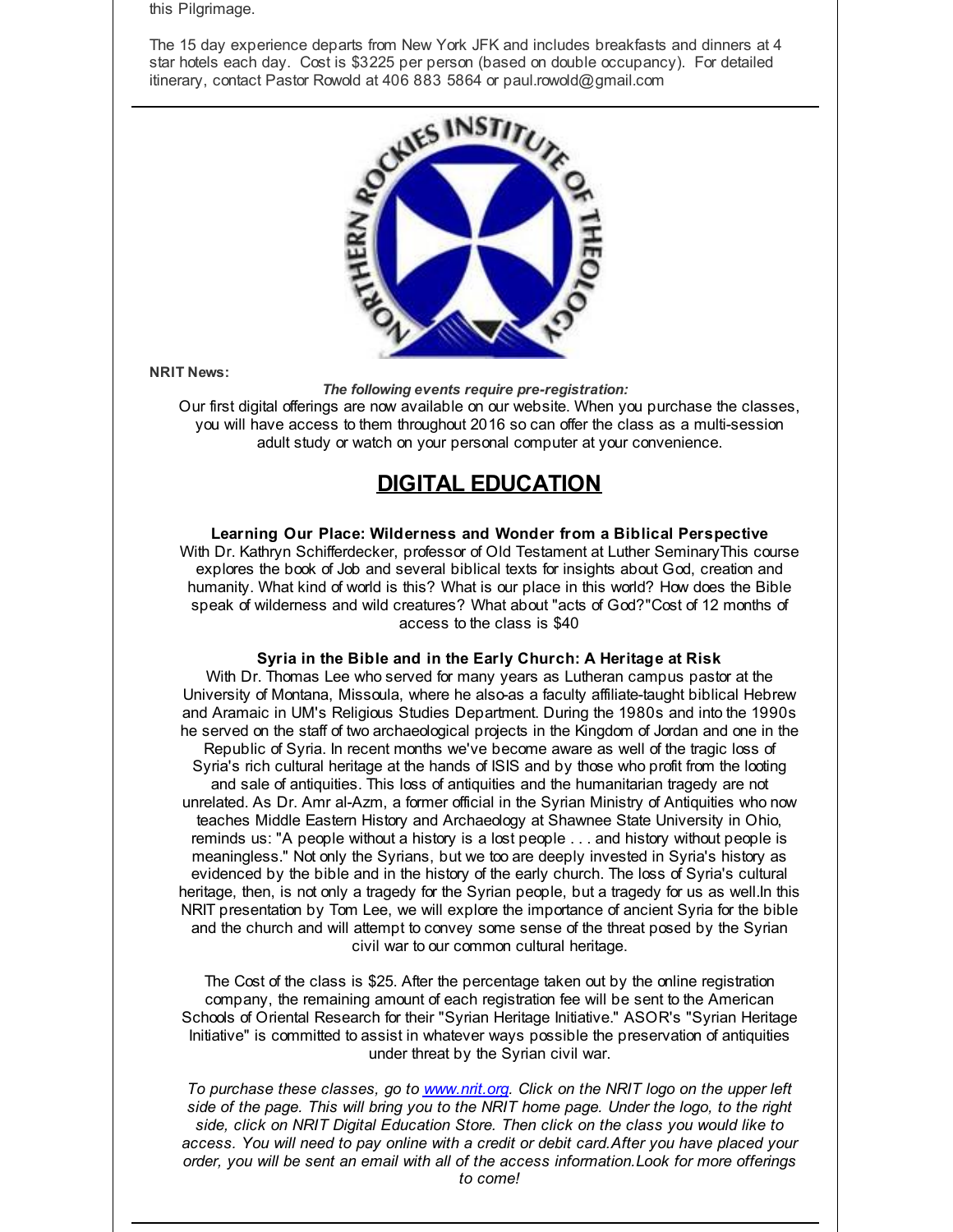# Flathead Lutheran Bible Camp **Retreats, Events, and Updates:**

*For additional information about these great upcoming retreats and events, check out our website at [www.flbc.net](http://r20.rs6.net/tn.jsp?f=001s-OnjUN9KyCPO5O5VZbw1TvMn46GeCRfu6HcJzOkRVcdM7mJMIIBUhWAYpFNKxMu4kIdSSocfPsJ0sGEhnzHNj1vVV-00LWzKL2M0fZFJMJRVwSaNF2co0BcYQi8GMMl4s6W_h5Xk82xyZON8QrNEZr4EmdKgWH8AOXpm-JlnS_D-MHOWbIqQEsFlFZs811UxkiMndHD4-ux0AfCN7dwxTUa2aUpdU1b8vZ7kc6nC-OkOZpk27Id0qE3U6gTqsXQ&c=&ch=)! Also, watch for our 2016 Summer Brochure around Christmas! Be sure to register early for your first choice of weeks and programs!*



#### September 2-5: Labor Day Family Camp

Family, faith, and fellowship on Flathead Lake as summer comes to a close. What could be better? CLICK HERE for more information!

#### October 7-8: Delegate Retreat & Annual Meeting

Are you an FLBC delegate or ambassador for your congregation, excited to share the story of this ministry? Mark your calendar! This no cost Delegate Retreat will equip you to serve your congregation as the FLBC connection. On October 8th the retreat concludes with the Annual Meeting/Celebration!

#### November 11-13: Crazy About Quilting Retreat

New and experienced quilters alike are welcome at this great retreat! Gather your friends and go crazy with quilting this weekend! CLICK HERE for more information and to register.

#### December 2-4: Family Advent Retreat

You won't want to miss this retreat as we prepare for the coming of Jesus' birth! Give your family or friends the Christmas gift of this retreat by registering today! CLICK HERE for more information.

Rev. Nathan Clements, Associate Director Flathead Lutheran Bible Camp 603 S Main St Kalispell, MT 59901 (406) 890-5104 (cell)

## Up coming Events, etc.

**September 11** God's Work Our Hands 23-24 Synod Council

**October 14-15** Bishop's Convocation

**Please put these important dates on your calendar:**

**2016 Bishop's Convocation**, October 14, 2016, Our Redeemer Lutheran Church, Helena, Montana **2016 First Call Theological Education**: November 7-9, 2016, Great Falls

**2017 Montana Synod Assembly**: June 1-4, 2017, Best Western Heritage Inn, Great Falls

**2017 First Call Theological Education:** November 6-8, 2017, Great Falls

#### ~~~~~~~~~~~~~~~~~~~~~~~~~~~~~~~~~~~~~~~~~~~~~~~~~~~~~~~~~~~~~~~~~~~~~ Find upcoming issues of **The Parish Paper** [here](http://r20.rs6.net/tn.jsp?f=001s-OnjUN9KyCPO5O5VZbw1TvMn46GeCRfu6HcJzOkRVcdM7mJMIIBUnfQPRqTHn8zeNd7SSKFjMkmUZCgylszjavVXeb3rvoMLZgNWL_qDTs0U6eaYToBflGiOs7e7lU8HxPTGuI_5sd3w-kGwQe_VVibuLsnaQToX1VzZ5WdW9efEwMYC1xCizP5Vj5OdUr061shJC5G2YkrAZKyD4XVBQ==&c=&ch=)

To see what's coming up on the Montana Synod Calendar, go [here](http://r20.rs6.net/tn.jsp?f=001s-OnjUN9KyCPO5O5VZbw1TvMn46GeCRfu6HcJzOkRVcdM7mJMIIBUsNU1-2nGyuJBM4rUzfxdKgm_w8SSw21rkjLun4UuWc6HZ6OqQ4fM1TjGHMV6Pr4KBgCWSr8ffPMSBkm69oxF1wrG4WVUsm5CzKQMLr6jEkZJsXX1ngj5A3DI5-AYgDs_z_BNgh_jY1bIDnRoEduVJs=&c=&ch=)

To download or view our Clergy Roster, Congregational and LPA Directories, find them [here](http://r20.rs6.net/tn.jsp?f=001s-OnjUN9KyCPO5O5VZbw1TvMn46GeCRfu6HcJzOkRVcdM7mJMIIBUs5q5L_5MAsQD3XIazY-JX4tG6GEoa5KEHXIrQ3ID2sXsvYiVHBjb3IUXWMkDtfoPrYqdu_7stwUEAulkdxiAj7kTGVObj7jQNfaNSCT127P32n_W4sgWM_fXOu6obCNFGM0FU85WQQCDSn_W6-g1Wg=&c=&ch=)